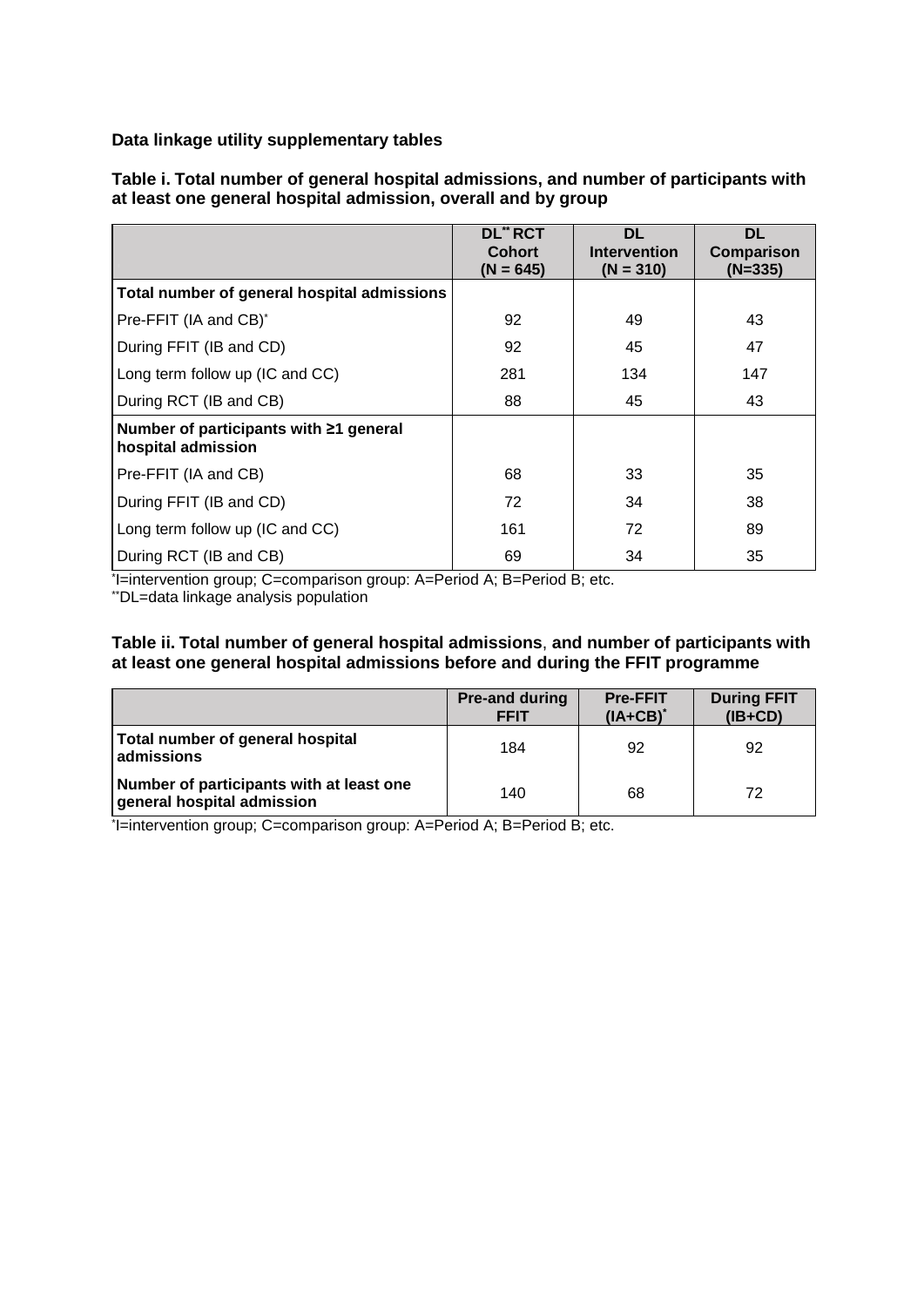|                                      |             | <b>DL" RCT Cohort</b>                | <b>DL</b> Intervention       | <b>DL Comparison</b>            |
|--------------------------------------|-------------|--------------------------------------|------------------------------|---------------------------------|
| Pre-FFIT<br>(IA vs CB)*              | n (missing) | 645(0)                               | 310(0)                       | 335(0)                          |
|                                      | Yes [n (%)] | 68 (10.5%)                           | 33 (10.6%)                   | 35 (10.4%)                      |
|                                      | No [n (%)]  | 577 (89.5%)                          | 277 (89.4%)                  | 300 (89.6%)                     |
|                                      | p-value     |                                      |                              | 0.9350                          |
| During FFIT<br>(IB vs CD)            | n (missing) | 645(0)                               | 310(0)                       | 335(0)                          |
|                                      | Yes [n (%)] | 72 (11.2%)                           | 34 (11.0%)                   | 38 (11.3%)                      |
|                                      | No [n (%)]  | 573 (88.8%)                          | 276 (89.0%)                  | 297 (88.7%)                     |
|                                      | p-value     |                                      |                              | 0.8797                          |
| Long term follow up<br>(IC vs CC)    | n (missing) | 645(0)                               | 310(0)                       | 335(0)                          |
|                                      | Yes [n (%)] | 161 (25.0%)                          | 72 (23.2%)                   | 89 (26.6%)                      |
|                                      | No [n (%)]  | 484 (75.0%)                          | 238 (76.8%)                  | 246 (73.4%)                     |
|                                      | p-value     |                                      |                              | 0.3273                          |
| <b>During RCT</b><br>(IB vs CB)      | n (missing) | 645(0)                               | 310(0)                       | 335(0)                          |
|                                      | Yes [n (%)] | 69 (10.7%)                           | 34 (11.0%)                   | 35 (10.4%)                      |
|                                      | No [n (%)]  | 576 (89.3%)                          | 276 (89.0%)                  | 300 (89.6%)                     |
|                                      | p-value     |                                      |                              | 0.8310                          |
|                                      |             | <b>Pre-and during</b><br><b>FFIT</b> | <b>Pre-FFIT</b><br>$(IA+CB)$ | <b>During FFIT</b><br>$(IB+CD)$ |
| Pre-FFIT vs FFIT<br>(IA+CB vs IB+CD) | n (missing) | 1290(0)                              | 645(0)                       | 645(0)                          |
|                                      | Yes [n (%)] | 140 (10.9%)                          | 68 (10.5%)                   | 72 (11.2%)                      |
|                                      | No [n (%)]  | 1150 (89.1%)                         | 577 (89.5%)                  | 573 (88.8%)                     |
|                                      | p-value     |                                      |                              | 0.7029                          |

# **Table iii. Comparison of participants with at least one general hospital admission, overall and by group**

\* I=intervention group; C=comparison group: A=Period A; B=Period B; etc.

\*\*DL=data linkage analysis population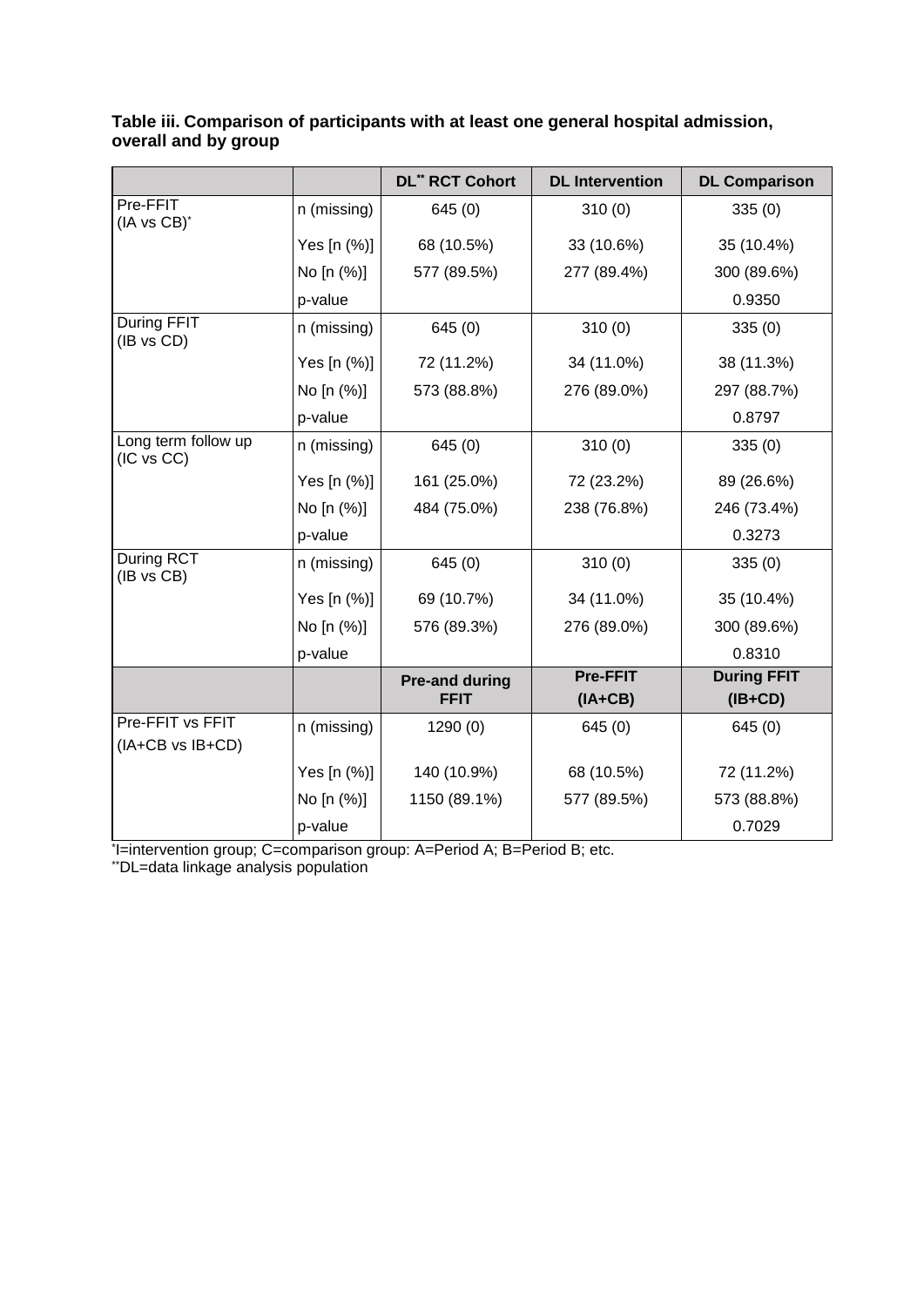# **Table iv. Comparison of frequencies of general hospital admissions, overall and by group**

|                                   |                         | <b>DL" RCT Cohort</b>                | <b>DL</b> Intervention       | <b>DL Comparison</b>            |
|-----------------------------------|-------------------------|--------------------------------------|------------------------------|---------------------------------|
| Pre-FFIT (IA vs CB)*              | n (missing)             | 645(0)                               | 310(0)                       | 335(0)                          |
|                                   | 0                       | 577 (89.5%)                          | 277 (89.4%)                  | 300 (89.6%)                     |
|                                   | 1                       | 52 (8.1%)                            | 24 (7.7%)                    | 28 (8.4%)                       |
|                                   | 2                       | 12 (1.9%)                            | 6(1.9%)                      | 6(1.8%)                         |
|                                   | 3                       | $1(0.2\%)$                           | $0(0.0\%)$                   | $1(0.3\%)$                      |
|                                   | 4                       | $2(0.3\%)$                           | 2(0.6%)                      | $0(0.0\%)$                      |
|                                   | 5                       | $1(0.2\%)$                           | $1(0.3\%)$                   | $0(0.0\%)$                      |
|                                   | p-value                 |                                      |                              | 0.6592                          |
| During FFIT (IB vs CD)            | n (missing)             | 645(0)                               | 310(0)                       | 335(0)                          |
|                                   | 0                       | 573 (88.8%)                          | 276 (89.0%)                  | 297 (88.7%)                     |
|                                   | 1                       | 57 (8.8%)                            | 27 (8.7%)                    | 30 (9.0%)                       |
|                                   | 2                       | 12 (1.9%)                            | 5(1.6%)                      | 7(2.1%)                         |
|                                   | 3                       | $2(0.3\%)$                           | $1(0.3\%)$                   | $1(0.3\%)$                      |
|                                   | 5                       | $1(0.2\%)$                           | $1(0.3\%)$                   | $0(0.0\%)$                      |
|                                   | p-value                 |                                      |                              | 0.9460                          |
| Long term follow up<br>(IC vs CC) | n (missing)             | 645(0)                               | 310(0)                       | 335(0)                          |
|                                   | 0                       | 484 (75.0%)                          | 238 (76.8%)                  | 246 (73.4%)                     |
|                                   | 1                       | 98 (15.2%)                           | 48 (15.5%)                   | 50 (14.9%)                      |
|                                   | 2                       | 39 (6.0%)                            | 13 (4.2%)                    | 26 (7.8%)                       |
|                                   | 3                       | 15 (2.3%)                            | 5(1.6%)                      | 10 (3.0%)                       |
|                                   | 4                       | $5(0.8\%)$                           | $3(1.0\%)$                   | $2(0.6\%)$                      |
|                                   | 5                       | $1(0.2\%)$                           | $1(0.3\%)$                   | $0(0.0\%)$                      |
|                                   | 6                       | $1(0.2\%)$                           | $1(0.3\%)$                   | $0(0.0\%)$                      |
|                                   | 7                       | $1(0.2\%)$                           | $0(0.0\%)$                   | $1(0.3\%)$                      |
|                                   | 22                      | $1(0.2\%)$                           | $1(0.3\%)$                   | $0(0.0\%)$                      |
|                                   | p-value                 |                                      |                              | 0.2463                          |
| During RCT (IB vs CB)             | n (missing)             | 645(0)                               | 310(0)                       | 335(0)                          |
|                                   | 0                       | 576 (89.3%)                          | 276 (89.0%)                  | 300 (89.6%)                     |
|                                   | 1                       | 55 (8.5%)                            | 27 (8.7%)                    | 28 (8.4%)                       |
|                                   | 2                       | 11 (1.7%)                            | 5(1.6%)                      | 6(1.8%)                         |
|                                   | 3                       | $2(0.3\%)$                           | $1(0.3\%)$                   | $1(0.3\%)$                      |
|                                   | 5                       | $1(0.2\%)$                           | $1(0.3\%)$                   | $0(0.0\%)$                      |
|                                   | p-value                 |                                      |                              | 0.9676                          |
|                                   |                         | <b>Pre-and during</b><br><b>FFIT</b> | <b>Pre-FFIT</b><br>$(IA+CB)$ | <b>During FFIT</b><br>$(IB+CD)$ |
| Pre-FITT vs FITT                  | n (missing)             | 1290(0)                              | 645(0)                       | 645(0)                          |
| $(IA+CB \text{ vs } IB+CD)$       |                         |                                      |                              |                                 |
|                                   | 0                       | 1150 (89.1%)                         | 577 (89.5%)                  | 573 (88.8%)                     |
|                                   | 1                       | 109 (8.4%)                           | 52 (8.1%)                    | 57 (8.8%)                       |
|                                   | $\overline{\mathbf{c}}$ | 24 (1.9%)                            | 12 (1.9%)                    | 12 (1.9%)                       |
|                                   | 3                       | $3(0.2\%)$                           | $1(0.2\%)$                   | $2(0.3\%)$                      |
|                                   | 4                       | $2(0.2\%)$                           | 2(0.3%)                      | $0(0.0\%)$                      |
|                                   | 5                       | $2(0.2\%)$                           | $1(0.2\%)$                   | $1(0.2\%)$                      |
|                                   | p-value                 |                                      |                              | 0.8241                          |

\* I=intervention group; C=comparison group: A=Period A; B=Period B; etc.

\*\*DL=data linkage analysis population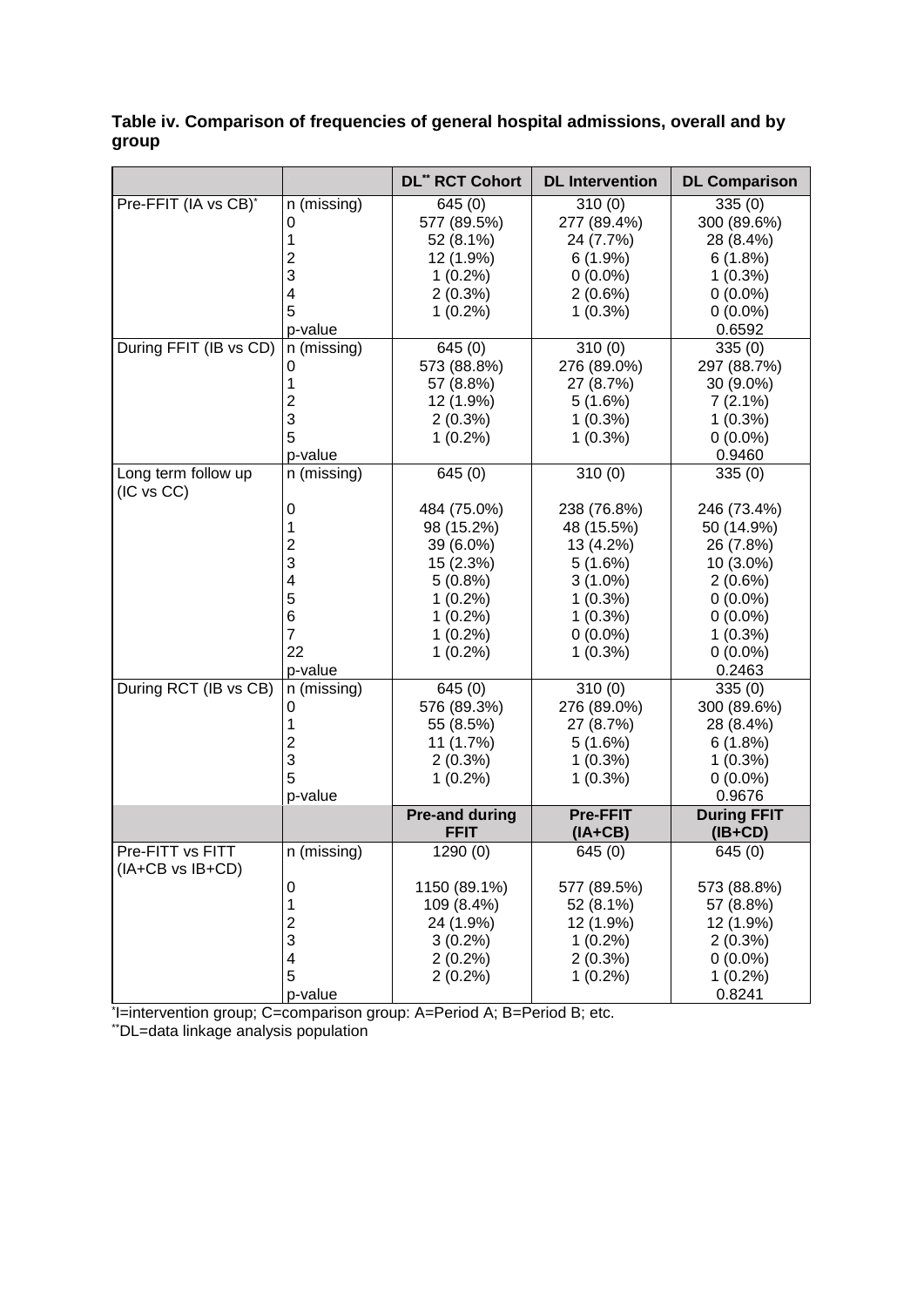# **Table v. Total number of prescriptions, and number of participants with at least one prescription before and during the FFIT programme**

|                                                          | <b>Pre-and during</b><br><b>FFIT</b> | <b>Pre-FFIT</b><br>$(IA+CB)^*$ | <b>During FFIT</b><br>$(IB+CD)$ |
|----------------------------------------------------------|--------------------------------------|--------------------------------|---------------------------------|
| Total number of prescriptions                            | 16797                                | 8047                           | 8750                            |
| Number of participants with at<br>least one prescription | 1035                                 | 522                            | 513                             |

\* I=intervention group; C=comparison group: A=Period A; B=Period B; etc.

# **Table vi. Comparison of participants with at least one prescription, overall and by group**

|                                   |             | <b>DL" RCT Cohort</b> | <b>DL</b> Intervention | <b>DL Comparison</b> |
|-----------------------------------|-------------|-----------------------|------------------------|----------------------|
| Pre-FFIT (IA vs CB)*              | n (missing) | 645(0)                | 310(0)                 | 335(0)               |
|                                   | Yes [n (%)] | 522 (80.9%)           | 241 (77.7%)            | 281 (83.9%)          |
|                                   | No [n (%)]  | 123 (19.1%)           | 69 (22.3%)             | 54 (16.1%)           |
|                                   | p-value     |                       |                        | 0.0474               |
| During FFIT (IB vs CD)            | n (missing) | 645(0)                | 310(0)                 | 335(0)               |
|                                   | Yes [n (%)] | 513 (79.5%)           | 241 (77.7%)            | 272 (81.2%)          |
|                                   | No [n (%)]  | 132 (20.5%)           | 69 (22.3%)             | 63 (18.8%)           |
|                                   | p-value     |                       |                        | 0.2776               |
| Long term follow up (IC vs<br>CC) | n (missing) | 645(0)                | 310(0)                 | 335(0)               |
|                                   | Yes [n (%)] | 574 (89.0%)           | 269 (86.8%)            | 305 (91.0%)          |
|                                   | No [n (%)]  | 71 (11.0%)            | 41 (13.2%)             | 30 (9.0%)            |
|                                   | p-value     |                       |                        | 0.0834               |
| During RCT (IB vs CB)             | n (missing) | 645(0)                | 310(0)                 | 335(0)               |
|                                   | Yes [n (%)] | 522 (80.9%)           | 241 (77.7%)            | 281 (83.9%)          |
|                                   | No [n (%)]  | 123 (19.1%)           | 69 (22.3%)             | 54 (16.1%)           |
|                                   | p-value     |                       |                        | 0.0474               |
|                                   |             | <b>Pre-and during</b> | <b>Pre-FFIT</b>        | <b>During FFIT</b>   |
|                                   |             | <b>FFIT</b>           | $(IA+CB)$              | $(IB+CD)$            |
| Pre-FFIT vs FFIT                  | n (missing) | 1290(0)               | 645(0)                 | 645(0)               |
| (IA+CB vs IB+CD)                  |             |                       |                        |                      |
|                                   | Yes         | 1035 (80.2%)          | 522 (80.9%)            | 513 (79.5%)          |
|                                   | No.         | 255 (19.8%)           | 123 (19.1%)            | 132 (20.5%)          |
|                                   | p-value     |                       |                        | 0.4013               |

\* I=intervention group; C=comparison group: A=Period A; B=Period B; etc.

\*\*DL=data linkage analysis population; Bold denotes statistical significance